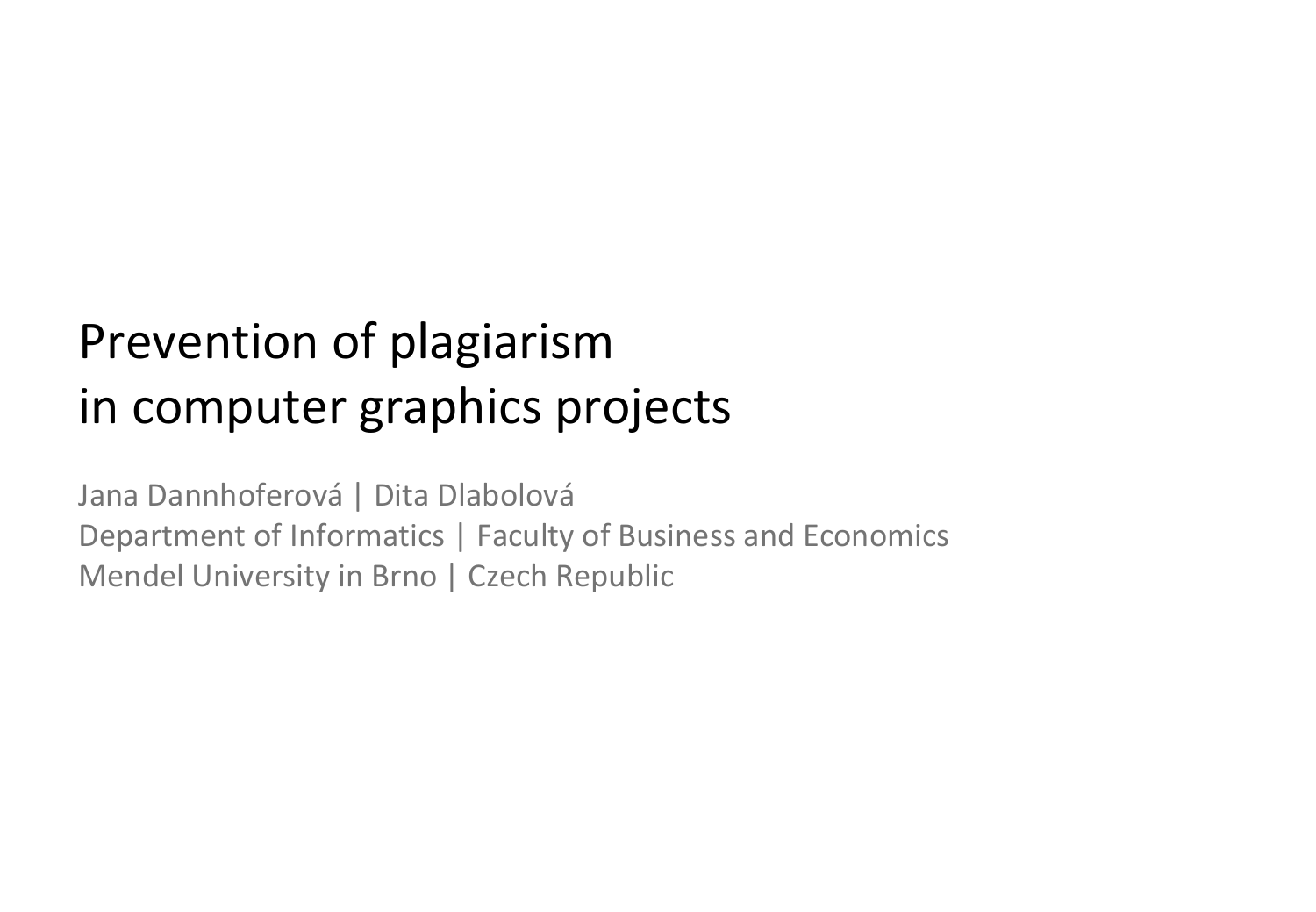# Outline of our workshop

- Introduce of computer graphics teaching at Mendel University.
- Specifics of graphics courses in relation to plagiarism.
- Why do students of computer graphics cheat?
- How to avoid plagiarism in graphics courses?
- How to deal with suspicious cases?
- Sharing best practices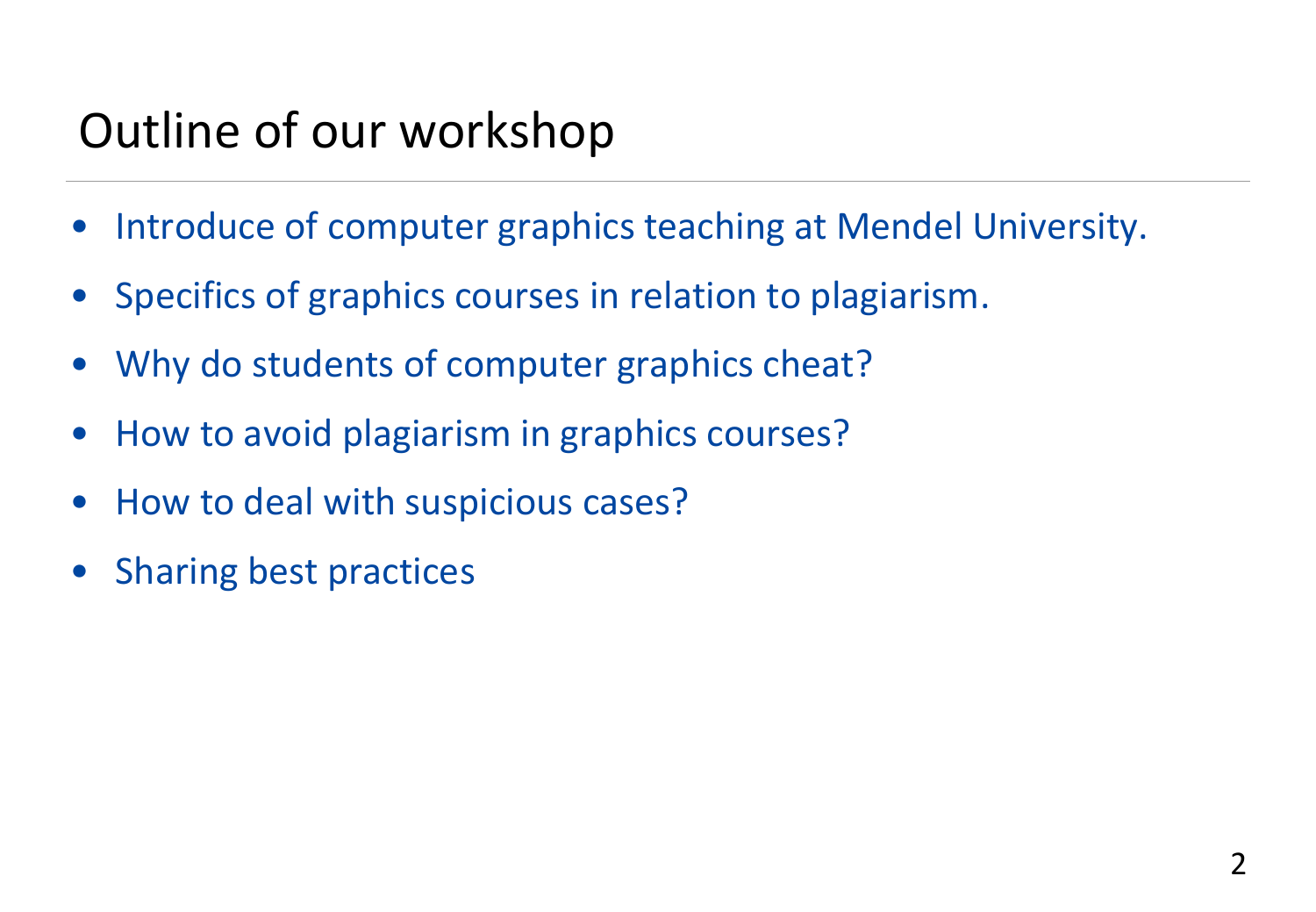## Computer graphics at Mendel University in Brno

- The course is taught annually for more than 100 students.
- They are students of informatics and economics.
	- Computer graphics is not their main discipline.
- The course provides theoretical knowledge and practical skills in computer graphics.
	- Vector graphics, raster graphics, 3D graphics, fractal geometry.
- Students submit projects from these specific parts.
- Projects' evaluation must be included in the overall evaluation.
	- Project points are included in the final grade.
	- They prove their theoretical knowledge in the form of a written test at the end of the semester.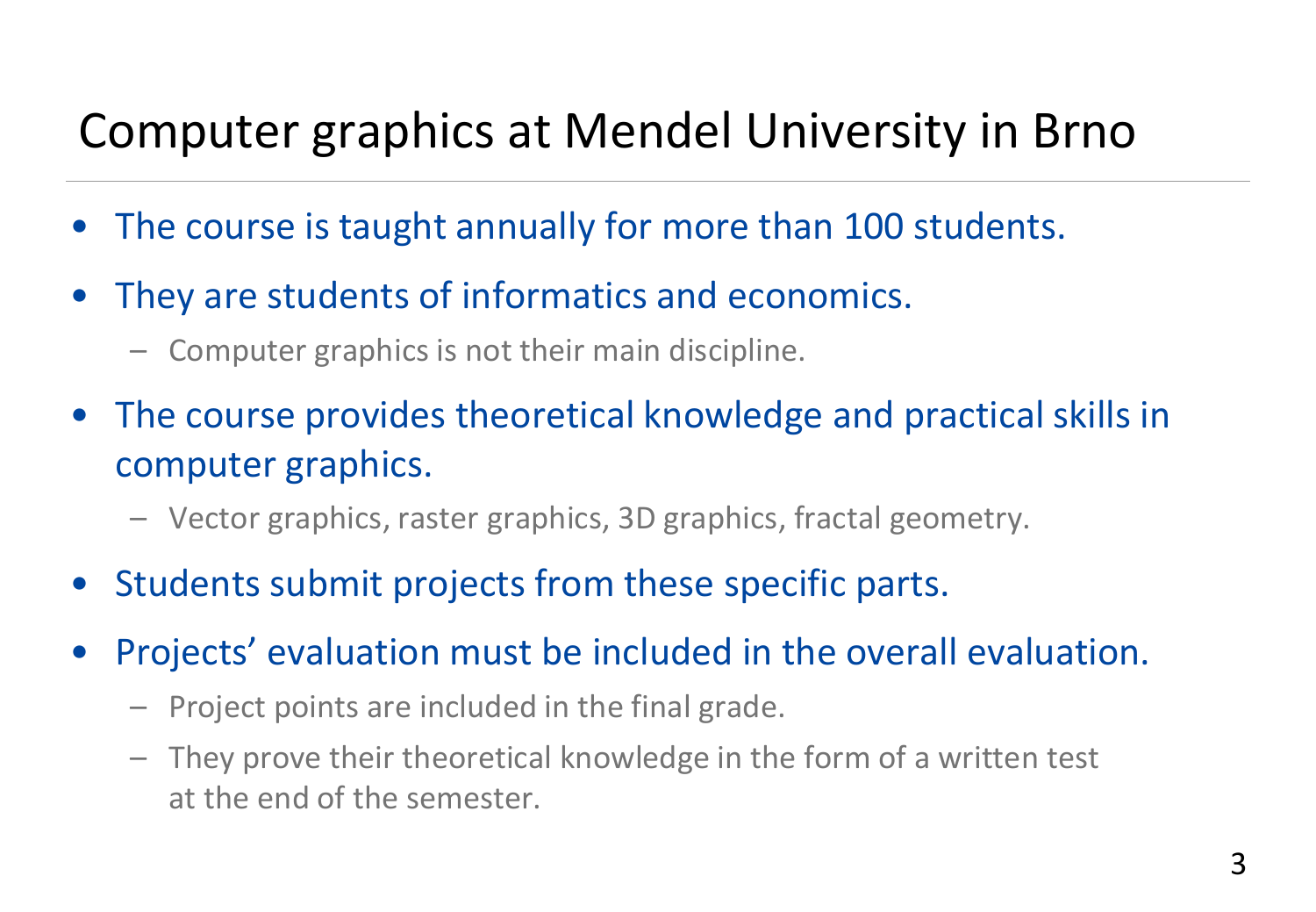## Specifics of graphics courses in relation to plagiarism

- Students submit graphical data in projects instead of text data.
	- We cannot use common SWs for detection of plagiarism.
- The subject is taught for a large number of students.
	- We cannot afford a personal approach.

• …

- There is a large number of publicly available databases for graphics products on the Internet.
	- Students can easily download a project from the Internet.

#### • **Consequences: it is very hard to reveal cheating students.**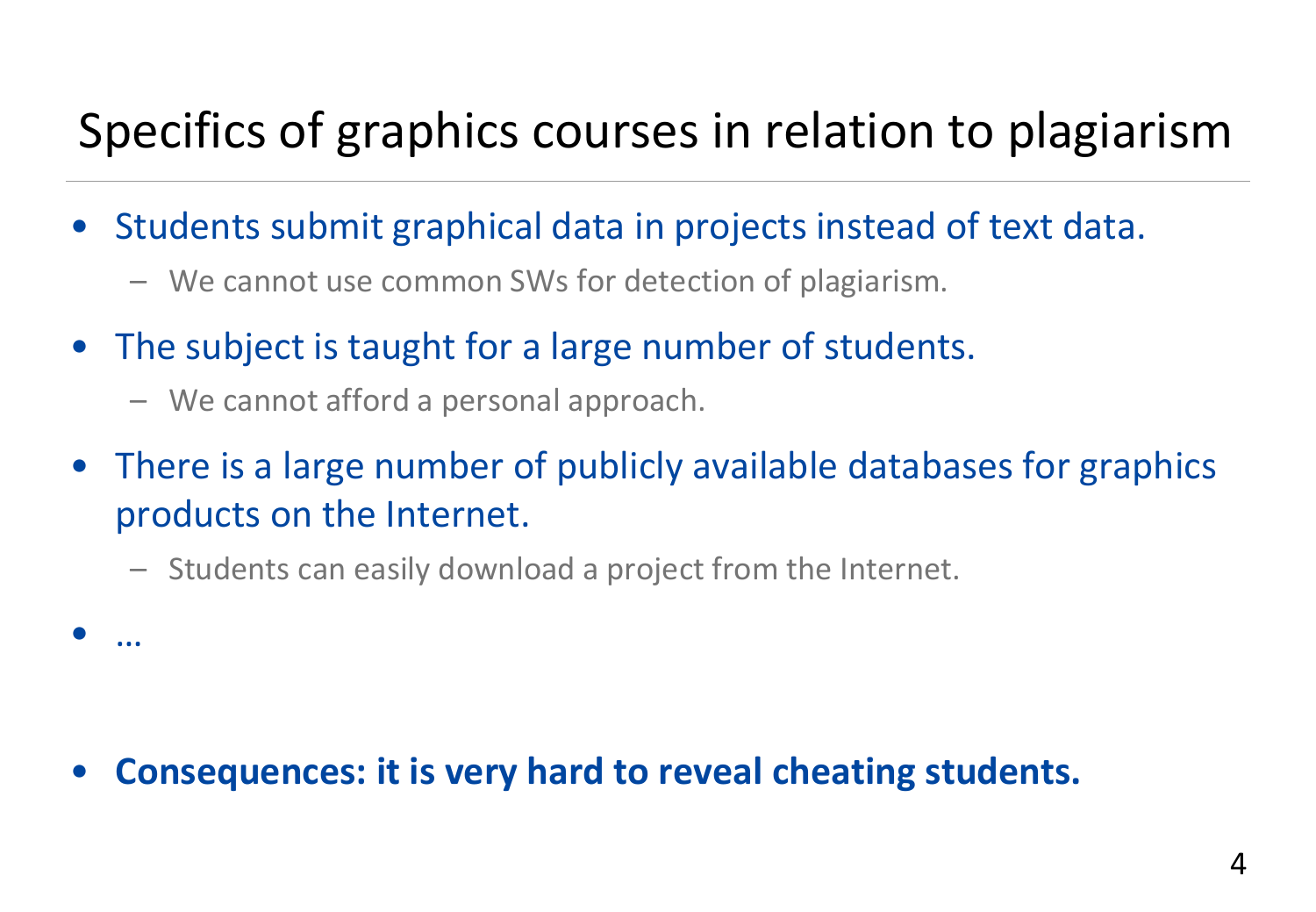## Why do students of computer graphics cheat?

- In the past, we had to deal with many cheating students.
- What were the most common reasons for cheating?
	- Teachers put high demands on students.
	- Students do not want to be ashamed of their work.
	- There are too many projects in one course.
	- They are not used to being creative.

• …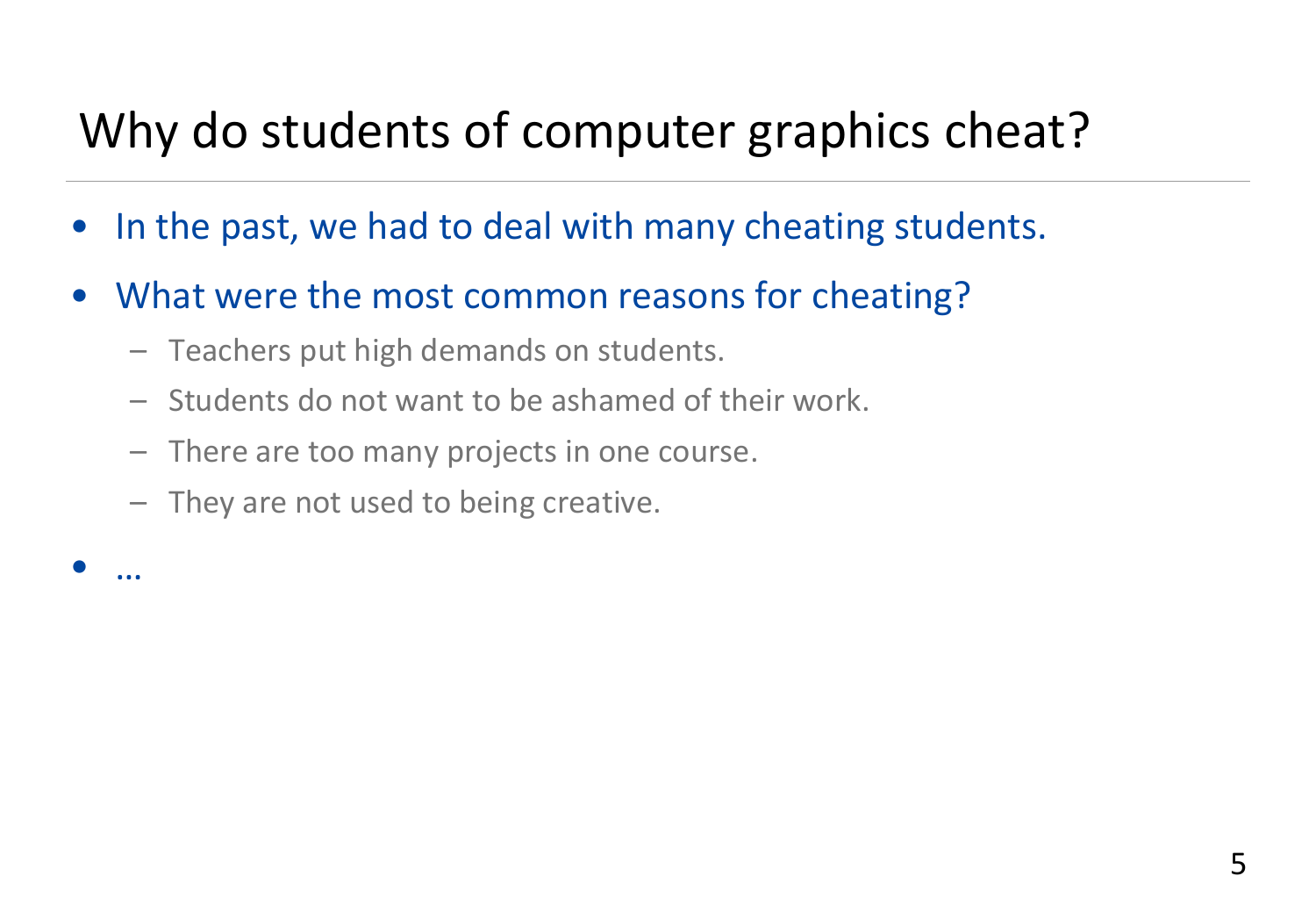## How did we solve the situation?

- Students create a pictogram instead of logo/logotype.
	- There is a quite simple technique for pictogram construction.
	- This procedure (method of circles) can be handled by everyone with good results (even without art talent or previous experience).
- We explained to students that we are not at art school and so we do not evaluate the aesthetic level of the project, but the mastering of the technique.
- We have reduced the number of projects.
- Most important: thematic interconnection of projects.
	- Students choose one topic at the beginning of the semester.
	- Topic stays the same for all three projects.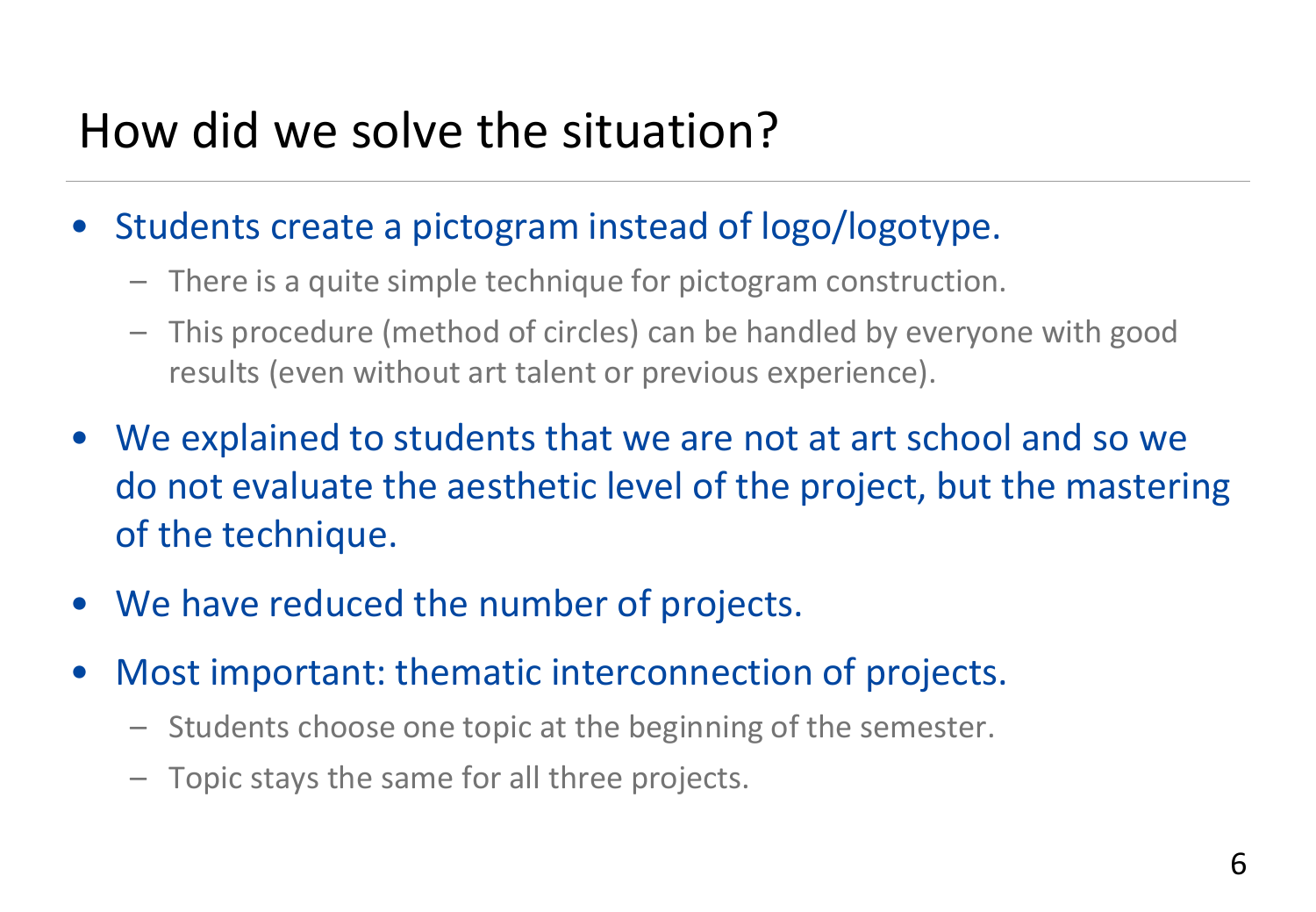#### First project: Series of three vector pictograms



Piktogram Jakub Hemala Počítačová grafika | ZS 2006/07 Hudební nástroje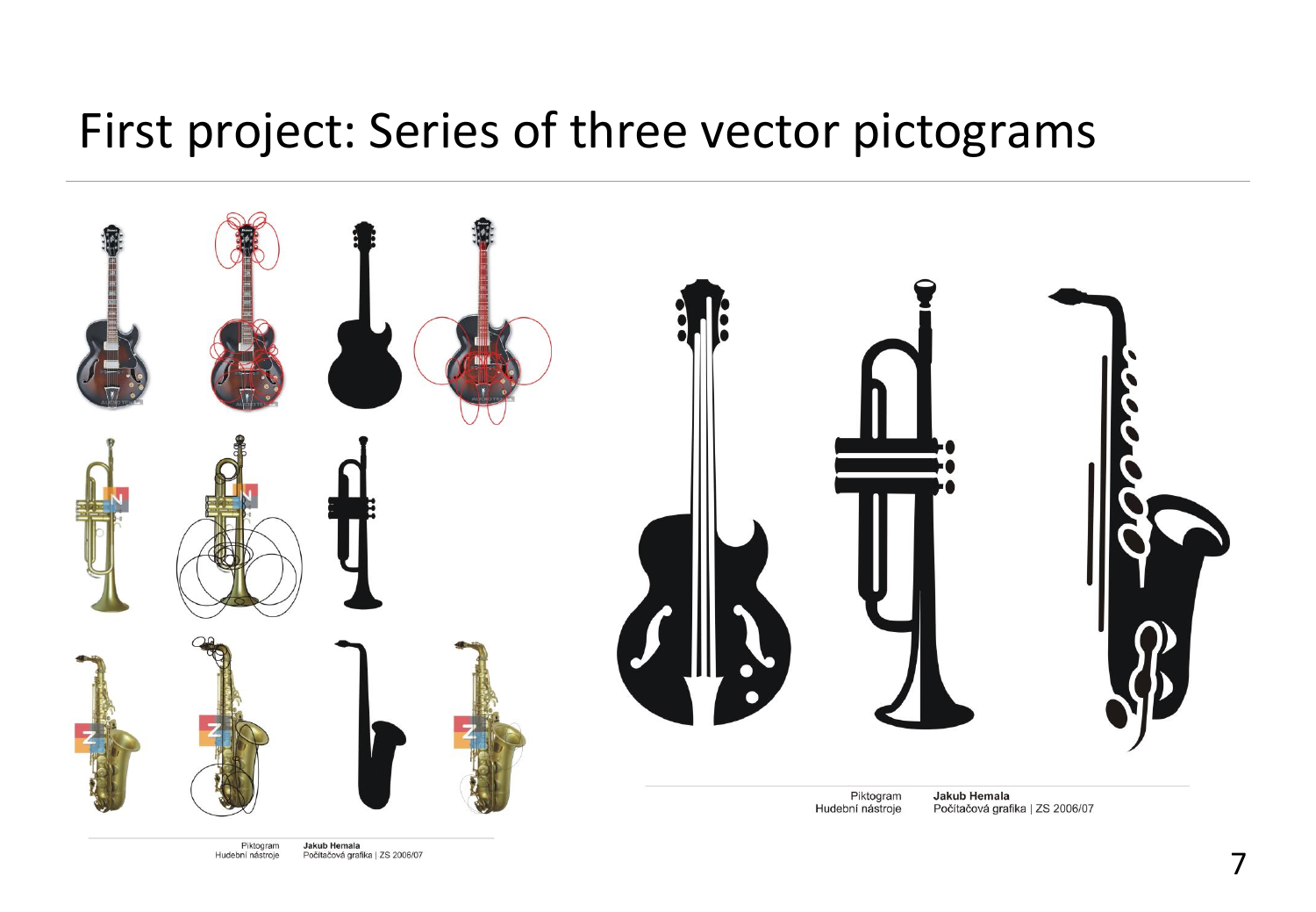## Second project: Digital collage of raster images



#### Author: Jakub Hemala 8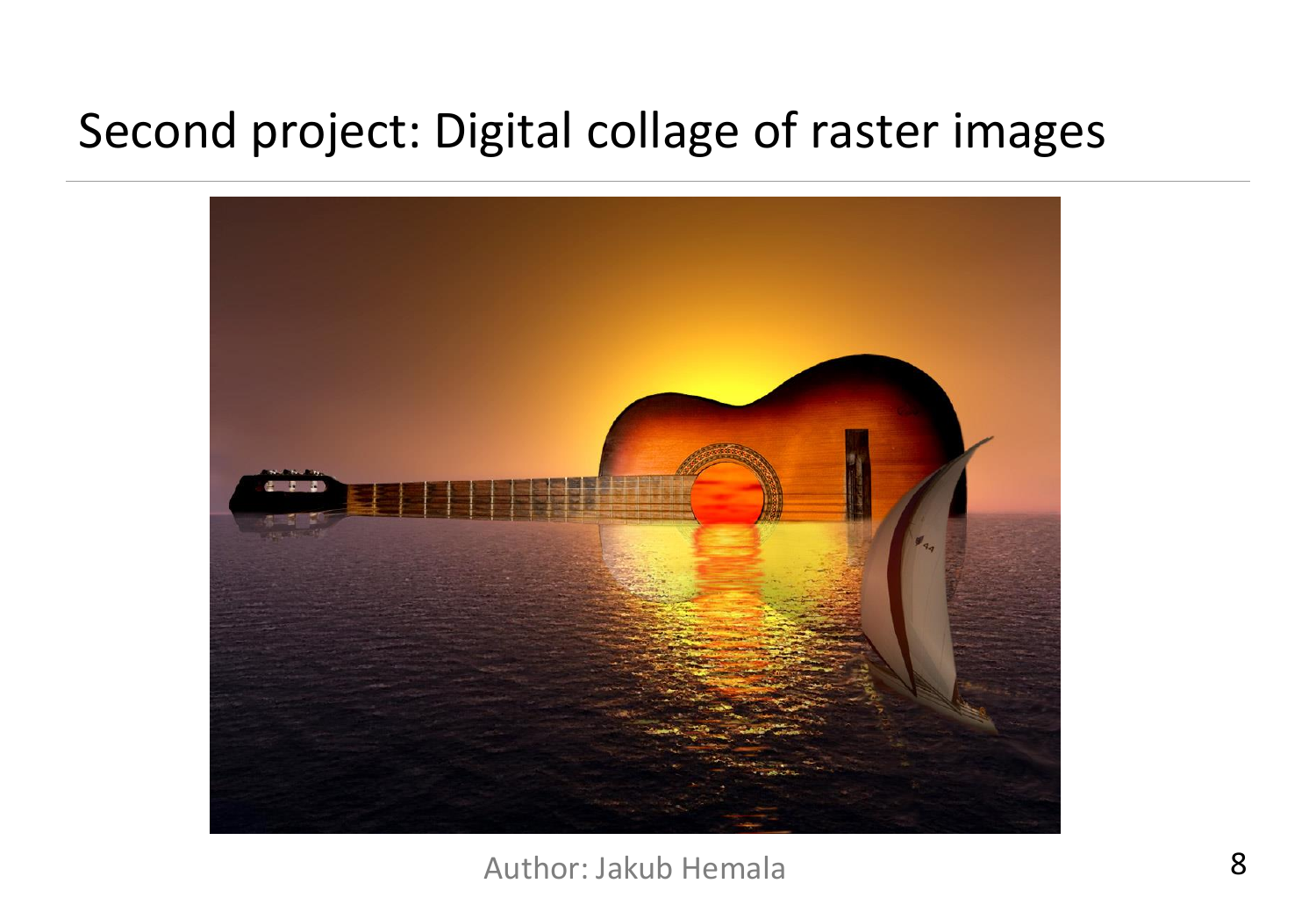#### Third project: 3D model



Author: Jakub Hemala 9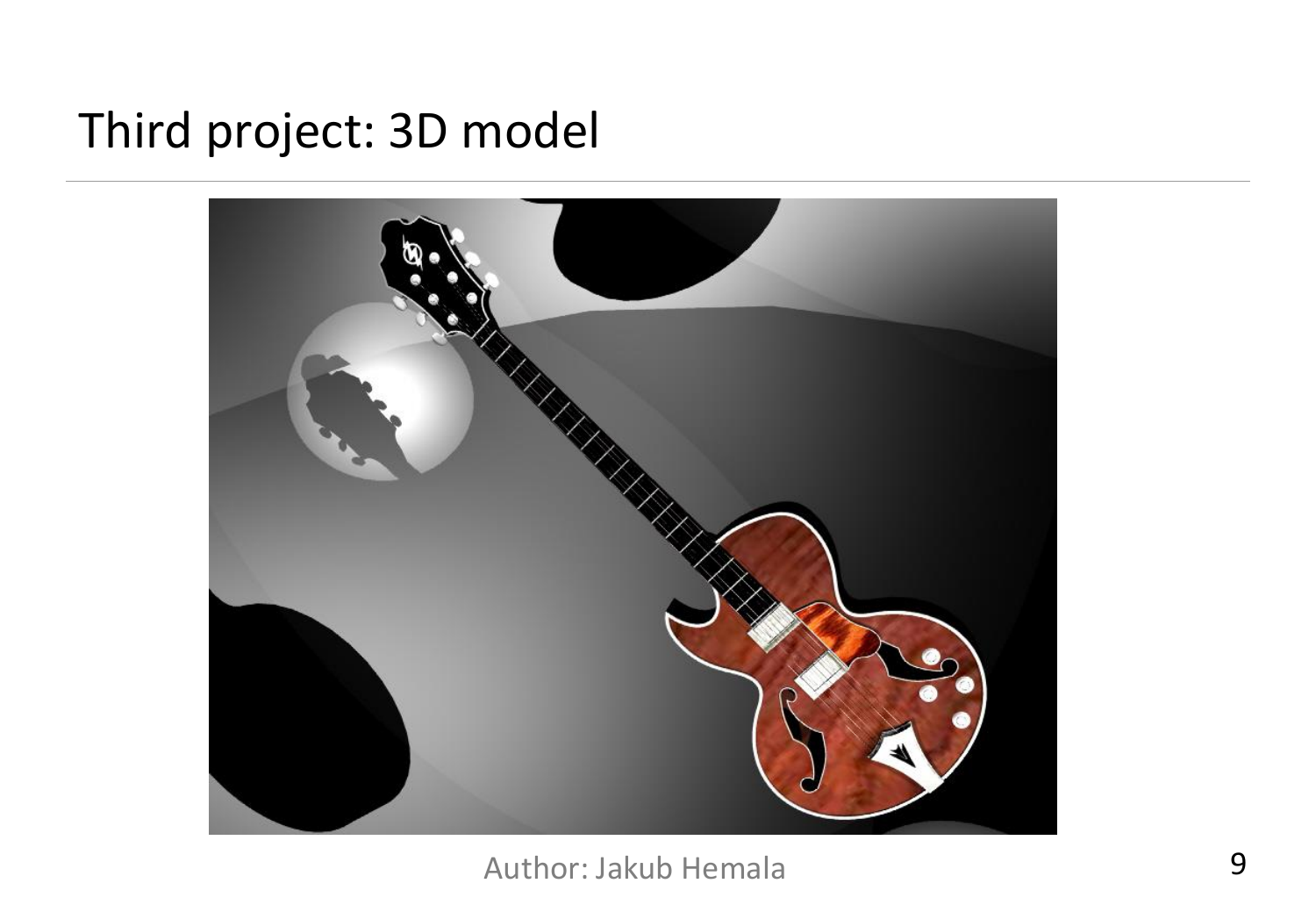## How to deal with suspicious cases?

- In the case of a suspicion (e.g. when one project is much better than the others), student is invited to explain used techniques that led to the result.
- Good students mostly have qualitatively balanced projects.
- Which one is original work and which one was downloaded?



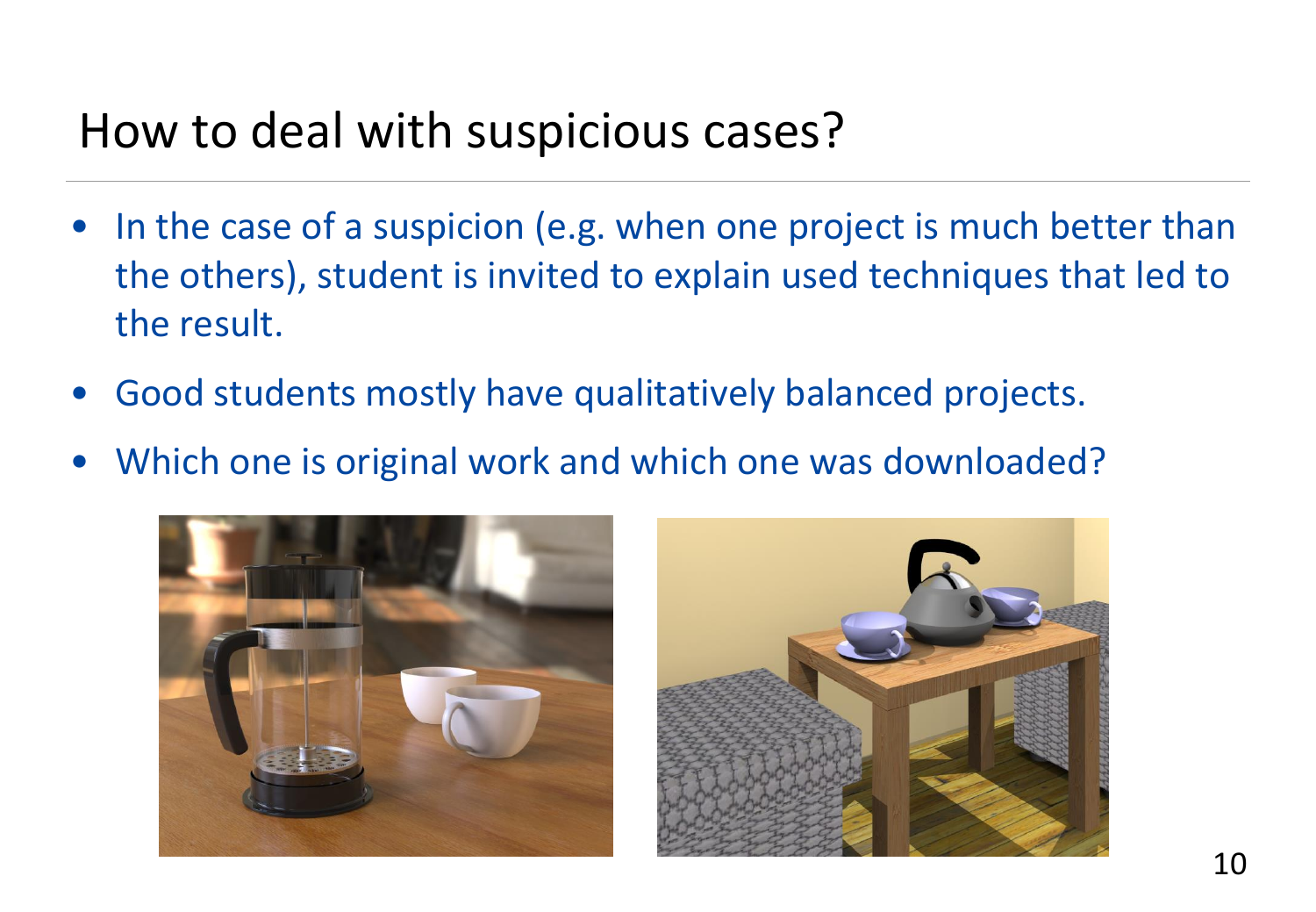## Best practices

- Students should know in advance that they will be able to create the project themselves.
- Students should know the evaluation methodology.
	- The originality of the work is more valuable than aesthetic perfection.
- There should not be too many projects.
- Topics should be close to students (and ideally chosen by them).
	- This significantly contributes to their greater engagement.
- Thematic interconnection of projects (if it's possible) reduces the possibilities for cheating.
	- Perhaps they manage to cheat in some parts but rarely in all three at once.
- Ask students about their level of graphic experience in advance.